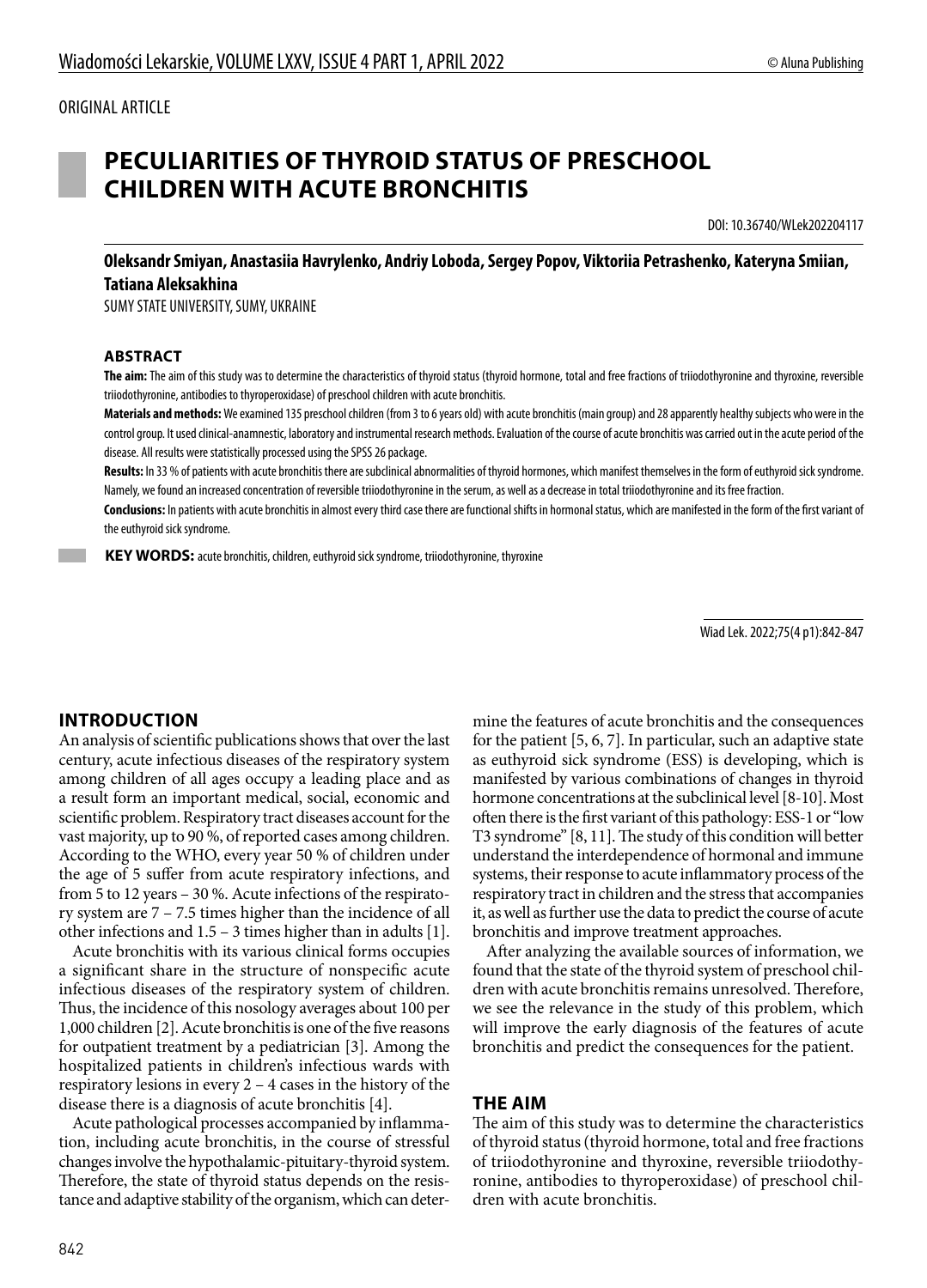



**Table I.** Condition of thyroid hormones in the serum of children with acute bronchitis (main group) in the acute phase of the disease

| <b>Hormones</b>  | N                | <b>Minimum</b>   | <b>Maximum</b>   | Mean             |                   |
|------------------|------------------|------------------|------------------|------------------|-------------------|
|                  | <b>Statistic</b> | <b>Statistic</b> | <b>Statistic</b> | <b>Statistic</b> | <b>Std. Error</b> |
| T4, nmol / I     | 135              | 118,60           | 150,40           | 122,7178         | 0.41377           |
| rT3, ng / dl     | 135              | 9,40             | 37,60            | 19,5733          | 0,68367           |
| $fT4$ , pmol / l | 135              | 6,00             | 21,70            | 18,4126          | 0,15247           |
| $fT3$ , pmol / l | 134              | 3,50             | 6,70             | 5,3597           | 0.10433           |
| T3, nmol / l     | 135              | 1,01             | 2,74             | 2,0225           | 0,05069           |
| TSH, mIU / l     | 135              | 1,13             | 3,58             | 1,9956           | 0,04281           |

N – number Statistic – meaning Minimum – minimum meaning Maximum – maximum meaning Mean – middle meaning Std. Error – standart error

## **MATERIALS AND METHODS**

We examined 135 preschool children (3 to 6 years old) with acute bronchitis (main group) who were treated in the infectious diseases departments of the Municipal Non-Profit Enterprise "Children's Clinical Hospital of St. Zinaida" Sumy City Council and 28 healthy children (control group) who were under supervision pediatrician in the Municipal Non-Profit Enterprise "Center for Primary Health Care № 2" Sumy City Council. The first group consisted of 92 children with acute bronchitis, the second group included 43 patients with acute bronchitis with signs of ESS.

The examination of the children included in the study was agreed with their parents (informed consent) and met the requirements of bioethics, as evidenced by the protocol of the Commission on Biomedical Ethics of the Municipal Non-Profit "Children's Clinical Hospital St. Zinaida" Sumy City Council.

Clinical and anamnestic assessments were used to comprehensively assess the patient's thyroid status (collection of complaints, anamnesis of disease and life, physical examination), laboratory (determination by solid-phase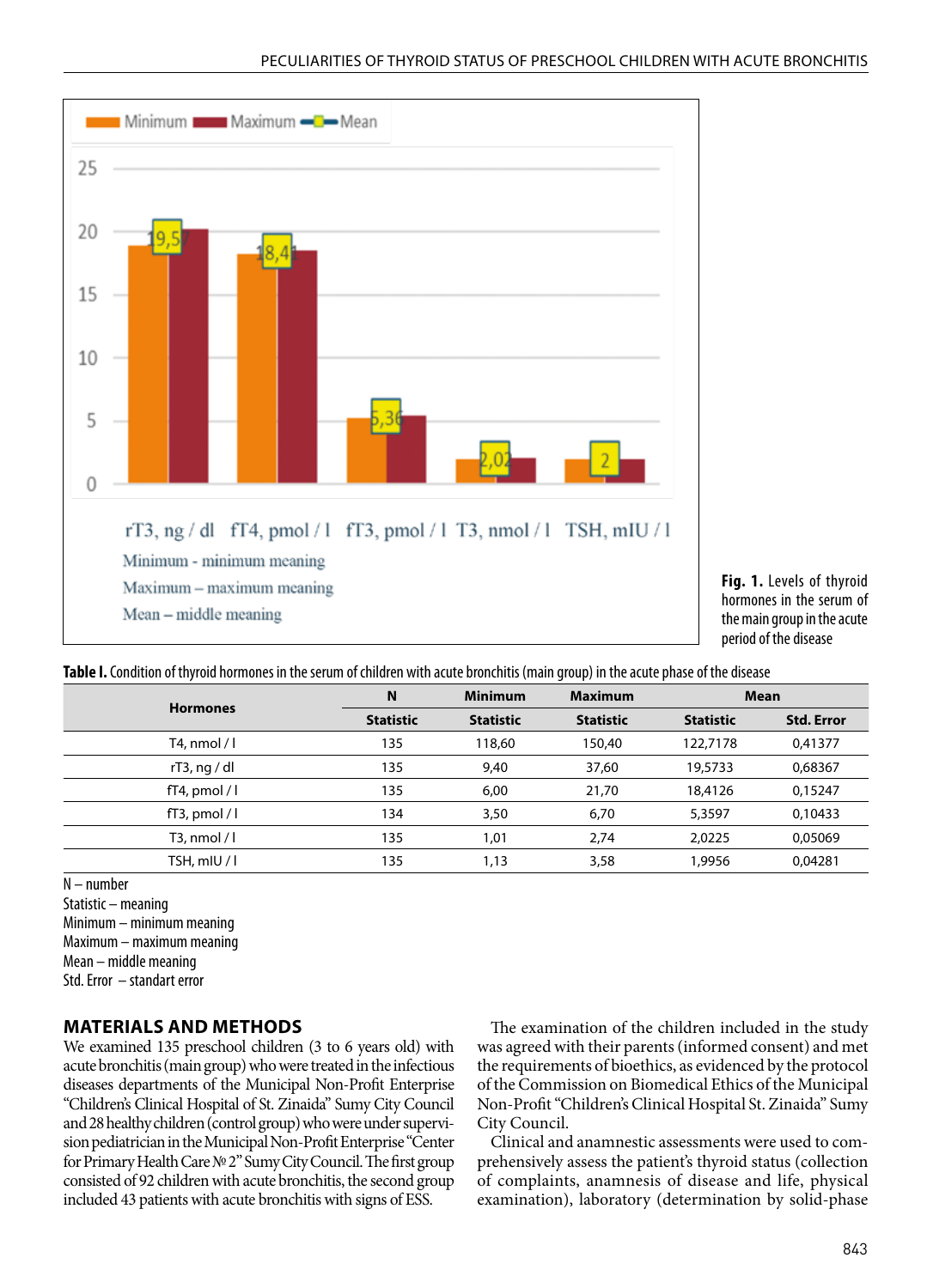**Table II.** The state of thyroid hormones in children with acute bronchitis with signs of ESS and without them (main group) in the acute phase and control groups

| <b>Groups</b>    |                    | TSH,<br>m U | T3,<br>nmol/l | fT3,<br>pmol/1 | rT3,<br>ng/dl | T4,<br>nmol/l | fT4,<br>pmol/l |
|------------------|--------------------|-------------|---------------|----------------|---------------|---------------|----------------|
|                  | Mean               | 2,0059      | 2,4134        | 6,1620         | 14,5478       | 122,6707      | 18,5652        |
|                  | N                  | 92          | 92            | 92             | 92            | 92            | 92             |
|                  | Std. Error of Mean | 0.04940     | 0,01581       | 0,02418        | 0,23458       | 0,52575       | 0,14839        |
| $\mathbf{I}$     | Mean               | 1,9735      | 1,1863        | 3,6024         | 30,3256       | 122,8186      | 18,0860        |
|                  | N                  | 43          | 43            | 42             | 43            | 43            | 43             |
|                  | Std. Error of Mean | 0,08383     | 0,01195       | 0,01050        | 0,62251       | 0,65813       | 0,35646        |
| Control<br>group | Mean               | 1,8857      | 2,3732        | 6,2107         | 15,8679       | 121,8571      | 19,0357        |
|                  | N                  | 28          | 28            | 28             | 28            | 28            | 28             |
|                  | Std. Error of Mean | 0,04437     | 0,02619       | 0,03014        | 0,16011       | 0,60477       | 0,32060        |
| Total            | Mean               | 1,9767      | 2,0828        | 5,5068         | 18,9368       | 122,5699      | 18,5196        |
|                  | N                  | 163         | 163           | 162            | 163           | 163           | 163            |
|                  | Std. Error of Mean | 0,03637     | 0,04345       | 0,09004        | 0,57706       | 0,35834       | 0,13860        |

Mean – middle meaning

N – number

Std. Error of Mean – standart error of middle meaning

Total – total

**Table III.** Dispersion analysis of differences in the state of hormones of children with acute bronchitis with signs of ESS and without them (main group) in the acute phase and control groups

|                     | <b>Hormones</b>       |            | <b>Sum of Squares</b> | Df  | <b>Mean Square</b> | F        | Sig.  |
|---------------------|-----------------------|------------|-----------------------|-----|--------------------|----------|-------|
| TSH, mIU / I        | <b>Between Groups</b> | (Combined) | 0,031                 | 1   | 0,031              | 0,123    | 0,726 |
|                     | <b>Within Groups</b>  |            | 33,123                | 133 | 0,249              |          |       |
|                     |                       |            | 33,154                | 134 |                    |          |       |
| T3, nmol $/1$       | <b>Between Groups</b> | (Combined) | 44,124                | 1   | 44,124             | 2497,172 | 0,000 |
|                     | <b>Within Groups</b>  |            | 2,350                 | 133 | 0,018              |          |       |
|                     | Total                 |            | 46,474                | 134 |                    |          |       |
| fT3, pmol / $\vert$ | <b>Between Groups</b> | (Combined) | 188,916               | 1   | 188,916            | 4902,456 | 0,000 |
|                     | <b>Within Groups</b>  |            | 5,087                 | 132 | 0,039              |          |       |
|                     | Total                 |            | 194,002               | 133 |                    |          |       |
| $rT3$ , ng / dl     | Between Groups        | (Combined) | 7294,793              | 1   | 7294,793           | 835,988  | 0,000 |
|                     | <b>Within Groups</b>  |            | 1160,551              | 133 | 8,726              |          |       |
|                     | Total                 |            | 8455,344              | 134 |                    |          |       |
| T4, nmol / l        | Between Groups        | (Combined) | 0.641                 | 1   | 0,641              | 0,028    | 0,868 |
|                     | <b>Within Groups</b>  |            | 3096,416              | 133 | 23,281             |          |       |
|                     | Total                 |            | 3097,057              | 134 |                    |          |       |
| $fT4$ , pmol / l    | Between Groups        | (Combined) | 6,728                 | 1   | 6,728              | 2,162    | 0,144 |
|                     | <b>Within Groups</b>  |            | 413,820               | 133 | 3,111              |          |       |
|                     | Total                 |            | 420,549               | 134 |                    |          |       |

Sum of Squares – sum of squares Df – definition degrees of freedom Mean Square – mean values of squares F - the value of Fisher's calculation criterion Sig. – significant - p-value (materiality) Between Groups | (Combined) – intergroup (combined) Within Groups – in the middle of groups (average of groups) Total - total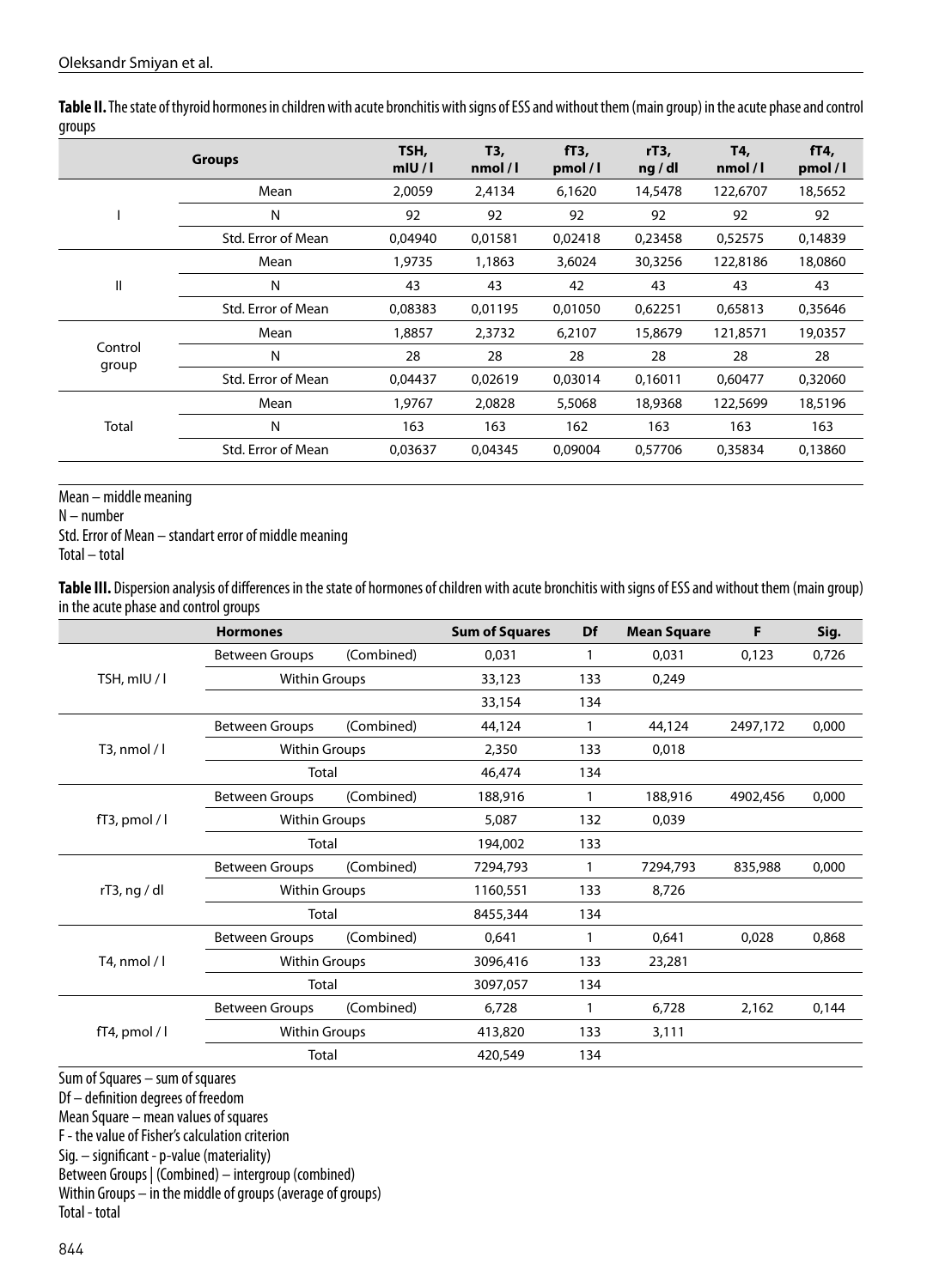enzyme-linked immunosorbent assay) of serum hormones such as thyroid-stimulating hormone (TSH), total and free (T3 and fT3) and thyroxine (T4 and fT4), reversible triiodothyronine (rT3), antibodies to thyroperoxidase), as well as instrumental research methods (chest radiography, ultrasound examination of the thyroid gland).

In children of the main group, the diagnosis of acute bronchitis was verified on the basis of complaints of children and their parents, anamnesis, objective symptoms, results of laboratory and instrumental research methods according to the clinical protocol on medical care for children in "Pediatric Pulmonology" from 13.01.2005 № 18 with changes and additions made by the order of the Ministry of Health of Ukraine from July 16, 2014 № 499 (Unified clinical protocol of primary care for adults and children "Acute respiratory infections"), Adapted clinical guidelines based on evidence, " Influenza and acute respiratory infections ", 2014. Assessment of acute bronchitis, including the use of laboratory and instrumental methods, was carried out in the acute period of the disease  $(1 – 2)$ days of hospitalization).

In addition, we studied children in the main group of ESS, namely the first option, known as "low T3 syndrome". This is an adaptive state in which non-thyroid diseases with euthyroidism cause subclinical changes in serum thyroid hormone levels: decreased T3, fT3 and increased rT3.

All results were statistically processed using the SPSS 26 package. Descriptive statistics and comparisons of mean values were used to characterize the course of acute bronchitis in preschool children. Differences between groups were confirmed or refuted by analysis of variance for quantitative characteristics and the chi-square criterion, for features of nominal or rank scale.

#### **RESULTS**

Dynamic determination of hormonal status was performed on all 135 preschool patients of the main group and 28 children of the control group. Clinically pronounced hypo- or hyperthyroidism was not detected in the examined children. With the help of ultrasound examination of the thyroid gland was ruled out the presence of organic pathology of these organs. The diagnosis of pneumonia was refuted in doubtful clinical cases after X-ray examination of the chest. Determination of the concentration of antibodies to thyroperoxidase made it possible to exclude the autoimmune etiology of changes in thyroid hormones.

The concentrations of hormones in the serum of the control group corresponded to the age norm. Their average values were: T3 – 2.37 ± 0.03 nmol / l, fT3 – 6.21 ± 0.03 pmol / l, T4 – 121.86 ± 0.60 nmol / l, fT4 – 19.04 ± 0.32 pmol / l, TSH – 1.89 ± 0.04 mIU / l and rT3 – 15.87  $± 0.16$  ng / dl.

Compared with the indicators of the control group, the children of the main group had significant deviations and variance in the values of thyroid hormones. In general, in the acute period of the disease, the level of T3 in the serum varied from 1.01 to 2.74 nmol / l, in fT3 – from 3.5 to 6.7

pmol / l, T4 – from 118.6 to 150.4 nmol / l , fT4 – from 3.5 to 6.7 pmol / l, TSH – from 1.13 to 3.58 mIU / l and rT3 – from 9.4 to 37.6 ng / dl (table I).

Average values of concentrations of hormones of the main group of the population:  $T3 - 2.02 \pm 0.005$  nmol / l, fT3 – 5,36  $\pm$  0,10 pmol / l, T4 – 122,7  $\pm$  0,41 nmol / l, fT4 – 18.41  $\pm$  0.15 pmol / l, TSH – 1.99  $\pm$  0.04 mIU / l and  $rT3 - 19.57 \pm 0.68$  ng / dl (Figure 1).

Studies in children with acute bronchitis with signs of ESS and without them revealed an imbalance in changes in thyroid hormones (table II).

Analyzing the data in Tables II and III, it was found that the average level of TSH, T4 and fT4 with a probability of 95 % (p > 0.05) did not differ statistically for the group of children with acute bronchitis with signs of ESS, without signs of ESS and in the group control.

In contrast, the level of rT3 was significantly higher in the group of children with acute bronchitis with signs of ESS (30.32  $\pm$  0.62) ng / dl against (14.55  $\pm$  0.23) ng / dl in the group of children with acute bronchitis without signs of ESS in the control group  $(15.87 \pm 0.16)$  ng / dl) (p < 0.001), respectively). The level of T3 was significantly lower in the group of children with acute bronchitis with signs of ESS  $(1.18 \pm 0.01)$  nmol / l against  $(2.41 \pm 0.02)$  nmol / l in the group of children with acute bronchitis without signs of ESS and in the control group  $(2.37 \pm 0.03)$  nmol / l (p < 0.001), respectively; and fT3 in the group of children with acute bronchitis with signs of ESS  $(3.6 \pm 0.01)$  pmol / l against  $(6.16 \pm 0.2)$  pmol / l in the group of children with acute bronchitis without signs of ESS and in control group (3.6  $\pm$  0.01) pmol / l (p < 0.001). The above features of changes in the concentrations of thyroid hormones in the serum and gave us grounds for selection within the main group of children with manifestations of "low T3 syndrome".

The share of functional shifts in hormones is quite large. Almost every third patient  $(43 (31.85 \pm 4.02)$ %)) showed changes in ESS.

#### **DISCUSSION**

The problems of euthyroid sick syndrome in non-thyroid diseases are widely discussed in the modern medical literature. Thus, a number of authors observed euthyroid sick syndrome in patients with COVID-19, which was significantly associated with the severity of the disease and baseline parameters [12]. Other researchers have shown that levels of free T3 can serve as a prognostic criterion for determining the severity of the disease in the early manifestations of COVID-19 [13].

It is interesting to note that low levels of T3 are common among patients who are not in critical condition. Serum T3 levels, alone or in combination with other prognostic estimates, have been shown to be a simple and valuable tool for stratification of disease risk [14]. In addition, this hormone plays an important role in regulating the immune response, inducing protection against systemic inflammation in response to endotoxemia. Moreover, the key role of T3 is assigned to inhibit the differentiation of monocytes into macrophages [15]. At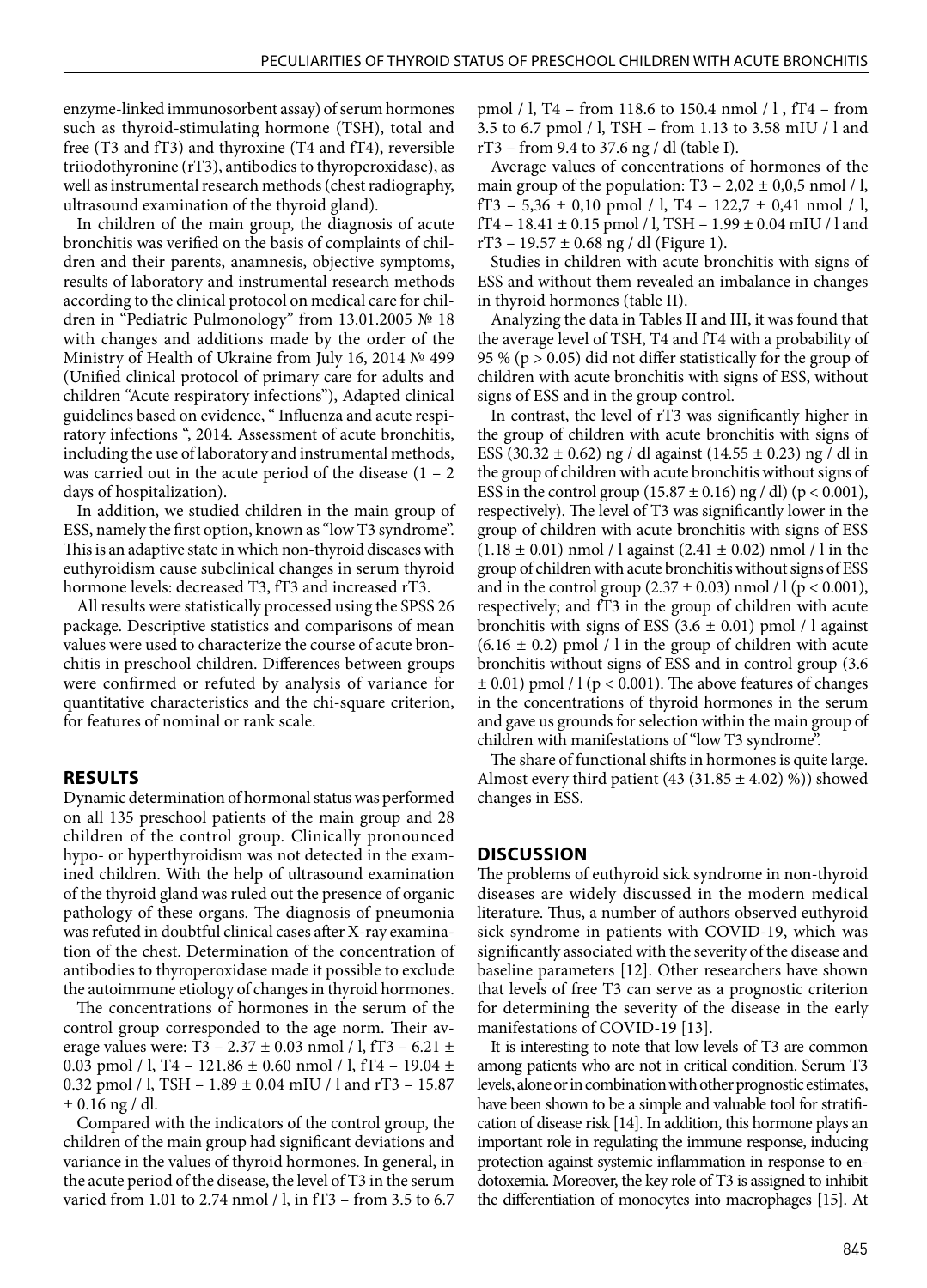the same time, new experimental and clinical studies show the evolutionary effect of T3 on the adaptation of affected tissue in hypoxia and on the immune response and viral load in infected tissue [16]. Some authors suggest that changes in the concentration of thyroid hormones in severe disease are a protective reaction, as it prevents excessive tissue catabolism [17].

A number of authors found that T3 was significantly correlated with lymphocyte counts in patients with bacterial sepsis, and lower hormone levels were found in patients with severe lymphopenia. In patients with severe lymphopenia, COVID-19 showed significantly lower plasma concentrations of TSH, T4, fT4 and T3 compared to patients without lymphopenia. At the same time, the indicators of inflammatory markers increased significantly: interleukin-6, C-reactive protein and ferritin [18].

Researchers believe that an increase in rT3 is a predictor of both short-term and long-term mortality. A decrease in the concentration of fT3 is a contributing factor to subsequent cardiac disorders [19].

The relationship between thyroid hormones and immune cells is complex, and T3 can model various aspects of innate and adaptive immune responses through both genomic and non-genomic mechanisms. Thyroid hormones have also been shown to affect the activity of natural killer cells and the cellular immune response [20].

Studies by Mei-Xian Xu and others (2020) have shown that children with sepsis often have euthyroid syndrome, which the authors believe is associated with high levels of interleukin-6 [21]. During the experiment, other researchers found that in patients with irritable bowel syndrome, changes in thyroid hormone levels are associated with a moderate increase in proinflammatory cytokines (tumor necrosis factor-alpha, interleukin-1β, interleukin-6 and interleukin-8) and decreased anti-inflammatory cytokine. (interleukin-10) [22].

The problem of a clear distinction between low T3 syndrome and central hypothyroidism has been addressed by a number of researchers and proposed to determine the serological threshold of the ratio of fT3 to fT4 (pg / ml, ng / dl, respectively) at 2.0 [23].

It is possible that in the acute phase of the disease euthyroid sick syndrome is part of the body's favorable adaptation to reduce energy expenditure and activation of the innate immune response, which is important for recovery [24]. At the same time, in chronic disease, such a hypometabolic state leads to thyroid allostasis type 1, in which the amount of energy consumed and mobilized from reserves is less than the need for it [25]. To emphasize the compensatory-adaptive orientation, other researchers suggest a new name for this condition – the syndrome of adaptive thyroid imbalance. Speaking of classification, the authors point to both immobilizing (inhibitory) and mobilizing (activating) shifts in thyroid hormones [26].

Thus, the euthyroid sick syndrome occurs in a significant proportion of hospitalized patients and includes many changes in the axis of the hypothalamus-pituitary-thyroid gland. One of the hallmarks of the syndrome is a decrease in the concentration of thyroid hormones in the serum, which is often seen as an adaptive mechanism for energy savings. Cytokines released during the disease affect a number of genes involved in the metabolism of thyroid hormones, and therefore are considered the main determinants of euthyroid sick syndrome [27].

## **CONCLUSIONS**

Thus, in patients with acute bronchitis in the acute period of the disease in almost every third case there are functional shifts in hormonal status, which manifests itself in the form of "low T3 syndrome" (ESS-1). It should be noted that all changes are subclinical in nature, so no signs of hypo- or hyperthyroidism were detected. Thus, in children of the selected subgroup with signs of euthyroid sick syndrome, an increased concentration of reversible triiodothyronine in the serum, as well as a decrease in the total and free fraction of triiodothyronine. Our research has shown that, in response to inflammation, children with acute bronchitis may have a physiological adaptive state involving the hypothalamic-pituitary-thyroid system.

Prospects for further research are to expand the study of hormonal homeostasis, including the hypothalamus, pituitary gland and thyroid gland, to understand the role of thyroid hormones in children with acute bronchitis in age. In addition, it is important to link thyroid hormone levels to the function of the immune system and respiratory pathology. Further research in this area is needed, which is especially important in children with infectious diseases. This will allow a more accurate understanding of the pathogenetic processes of the disease and in the long run to optimize early diagnosis, the severity of acute bronchitis and predict the consequences for the patient.

#### REFERENCES

- 1. Maidannyk V.H., Falalieieva T.M., Molochek N.V., Romanenko S.Iu. Klinichni rekomendatsii z likuvannia ta profilaktyky uskladnen hostrykh respiratornykh infektsii u ditei. [Clinical guidelines for the treatment and prevention of complications of acute respiratory infections in children]. Mizhnarodnyi zhurnal pediatrii, akusherstva ta hinekolohii. 2019;13(3):56-99. (in Ukrainian)
- 2. Majdannik V.G., Emchinskaya E.A. Klinicheskie rekomendacii po diagnostike i lecheniyu ostrykh bronkhitov u detej s pozicii dokazatel'noj mediciny. [Clinical recommendations for the diagnosis and treatment of acute bronchitis in children from the standpoint of evidence-based medicine]. Kiev: NMU im. A.A. Bogomol'ca. 2014, 56p. (in Russian)
- 3. Lezhenko H.O., Abaturov O.Ie., Pashkova O.Ie. Rol endohennykh antymikrobnykh peptydiv u bakterialnii kolonizatsii nosohlotky v ditei iz hiperplaziieiu retronazalnoi myhdalyny. [The role of endogenous antimicrobial peptides in bacterial colonization of the nasopharynx in children with retronasal amygdala hyperplasia]. Zdorov'e rebenka. 2016;6:74-81. (in Ukrainian)
- 4. Tokarieva N.M. Osoblyvosti mukozalnoho zakhystu pry hostrykh bronkhitakh u ditei [Features of mucosal protection in acute bronchitis in children]. [dissertation on the Internet]. Dnipro; 2019. https://ipagkiev.org.ua/wp-content/uploads/2019/12/dis\_tok.pdf [date access 10.08.2021](in Ukrainian)
- 5. Chenchak V.A. Osobennosti dejstviya tiroksina na immunnuyu sistemu. [Features of the action of thyroxine on the immune system]. Mezhdunarodnyj studencheskij nauchnyj vestnik 2017;3. https://www. eduherald.ru/ru/article/view?id=17190 [date access 10.08.2021] (in Russian)
- 6. Kusel'man A.I., Solov'eva I.L., Cherdancev A.P. Gerpesvirusnye infekcii u detej: rukovodstvo dlya vrachej. [Herpesvirus infections in children: a guide for doctors]. Ul'yanovsk: ULGU. 2017, 280 р. (in Russian)